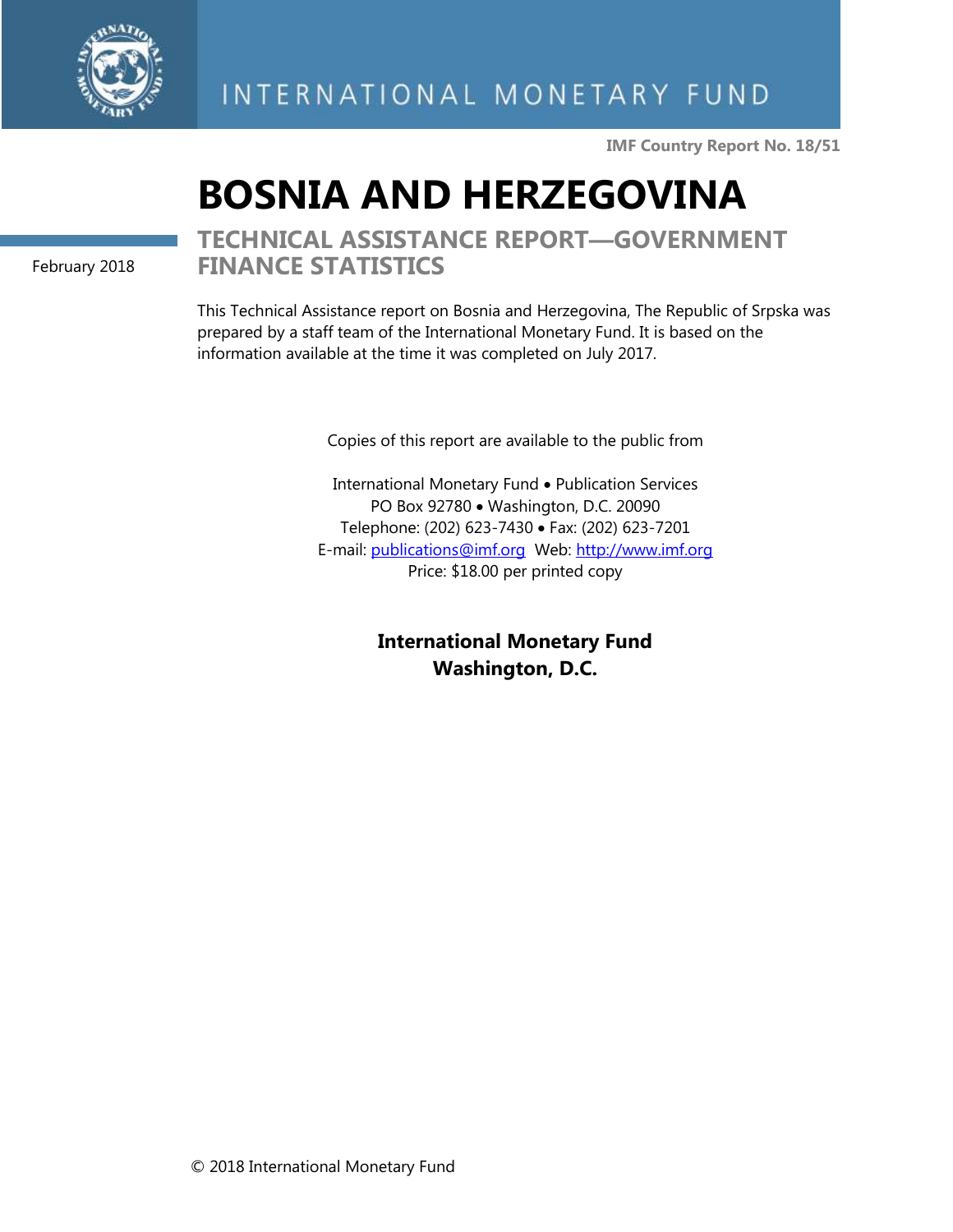

Schweizerische Eidgenossenschaft Confédération suisse Confederazione Svizzera Confederaziun svizra





# **INTERNATIONAL MONETARY FUND**

Statistics Department

# **BOSNIA AND HERZEGOVINA, REPUBLIC OF SRPSKA**

**TECHNICAL ASSISTANCE REPORT ON THE GOVERNMENT FINANCE STATISTICS MISSION** (February 27–March 1, 2017)

**Prepared by Deon Tanzer** 

**July 2017**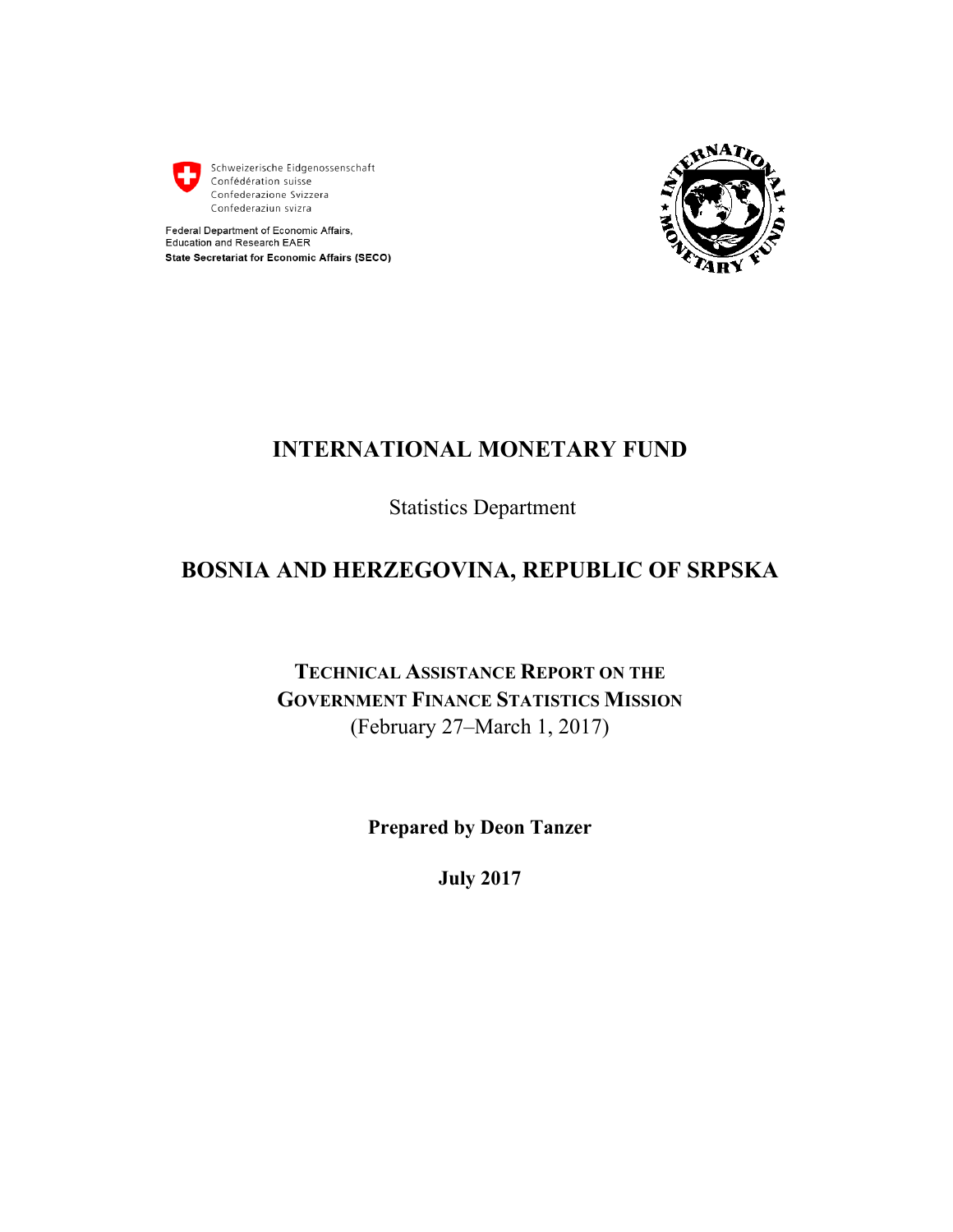The contents of this report constitute technical advice provided by the staff of the International Monetary Fund (IMF) to the authorities of the Republic of Srpksa, Bosnia and Herzegovina (the "TA recipient"), in response to their request for technical assistance. This report (in whole or in part) or summaries thereof may be disclosed by the IMF to IMF Executive Directors and members of their staff, as well as to other agencies or instrumentalities of the TA recipient, and upon their request, to World Bank staff, and other technical assistance providers and donors with legitimate interest, unless the TA recipient specifically objects to such disclosure (see Operational Guidelines for the Dissemination of Technical Assistance Information http://www.imf.org/external/np/pp/eng/2013/061013.pdf). Publication or Disclosure of this report (in whole or in part) or summaries thereof to parties outside the IMF other than agencies or instrumentalities of the TA recipient, World Bank staff, other technical assistance providers and donors with legitimate interest shall require the explicit consent of the TA recipient and the IMF's Statistics Department.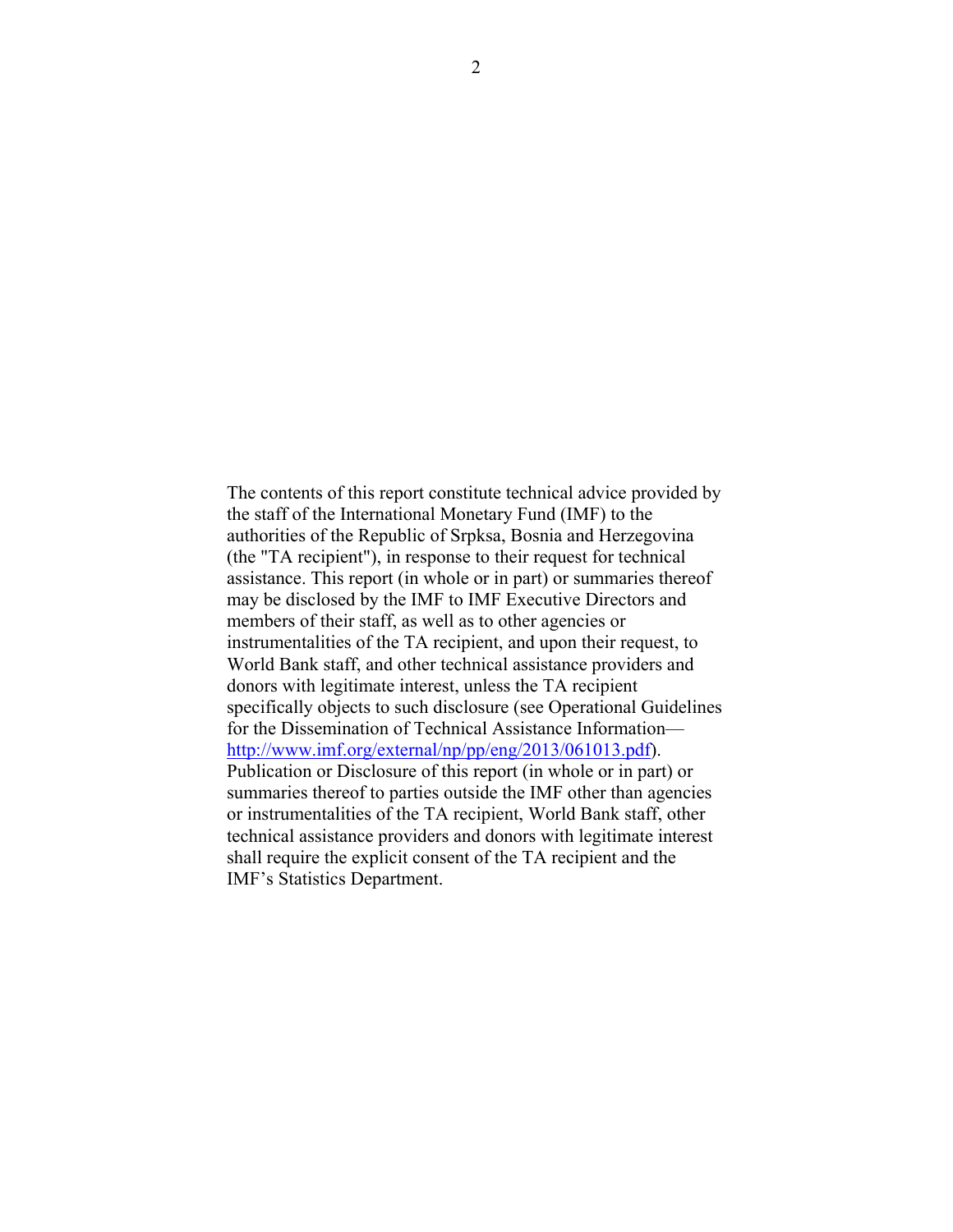| <b>Contents</b>   | Page |
|-------------------|------|
|                   |      |
|                   |      |
| <b>Appendices</b> |      |
|                   |      |
|                   |      |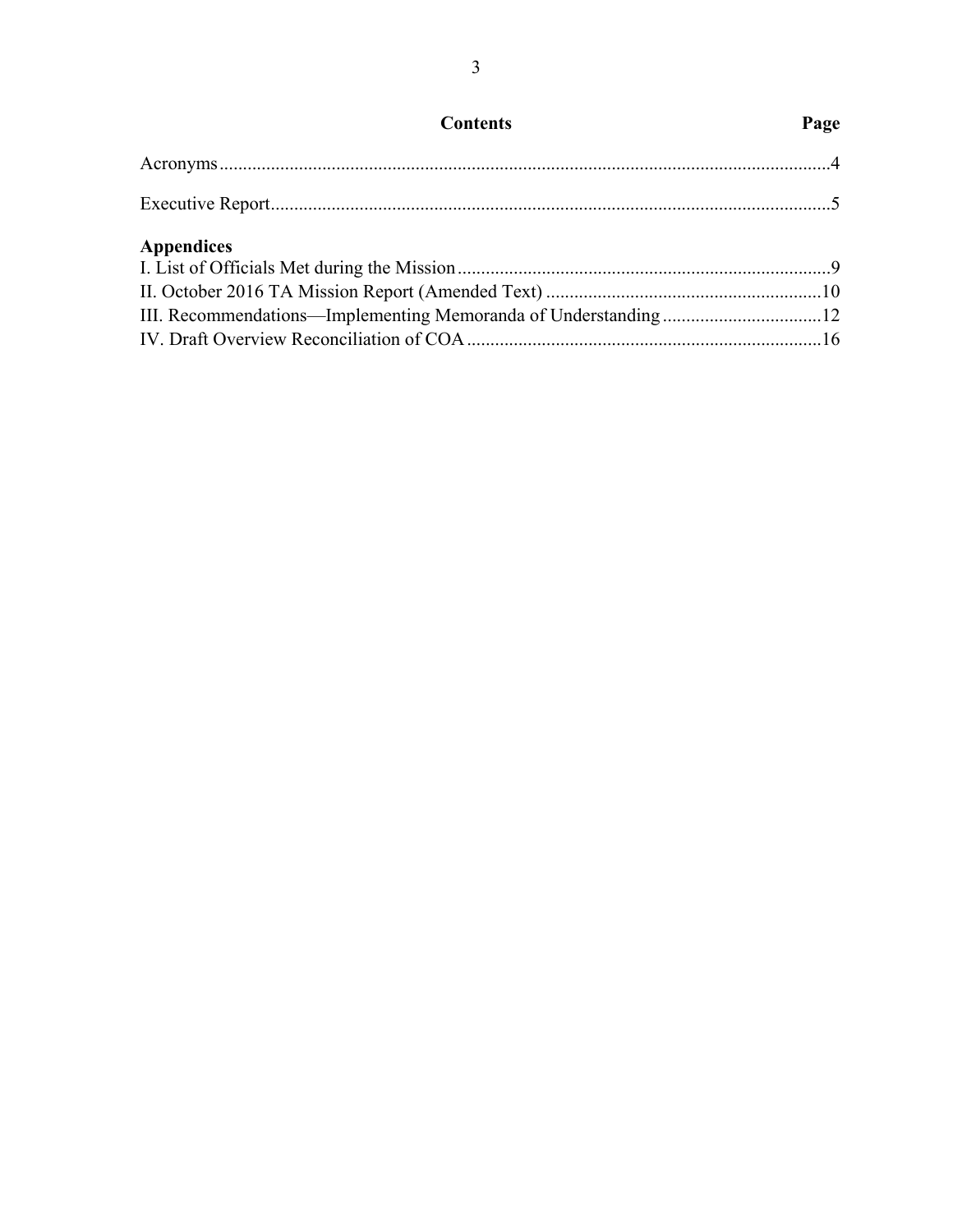# **ACRONYMS**

| <b>BHAS</b>      | Agency for Statistics of Bosnia and Herzegovina        |  |  |
|------------------|--------------------------------------------------------|--|--|
| <b>CBBH</b>      | Central Bank of Bosnia and Herzegovina                 |  |  |
| <b>COA</b>       | Chart of accounts                                      |  |  |
| <b>EDP</b>       | <b>Excessive Deficit Procedure</b>                     |  |  |
| <b>ESA 2010</b>  | European System of National and Regional Accounts 2010 |  |  |
| ETP              | ESA 2010 Transmission Programme of Data                |  |  |
| EU               | European Union                                         |  |  |
| <b>GFS</b>       | Government finance statistics                          |  |  |
| <b>GFSM 2014</b> | Government Finance Statistics Manual 2014              |  |  |
| <b>MOF</b>       | Ministry of finance                                    |  |  |
| <b>MOUs</b>      | Memoranda of Understanding                             |  |  |
| <b>RS</b>        | Republic of Srpska                                     |  |  |
| <b>RZS</b>       | Republic of Srpska Institute of Statistics             |  |  |
| <b>SECO</b>      | Swiss State Secretariat for Economic Affairs           |  |  |
| <b>TA</b>        | Technical assistance                                   |  |  |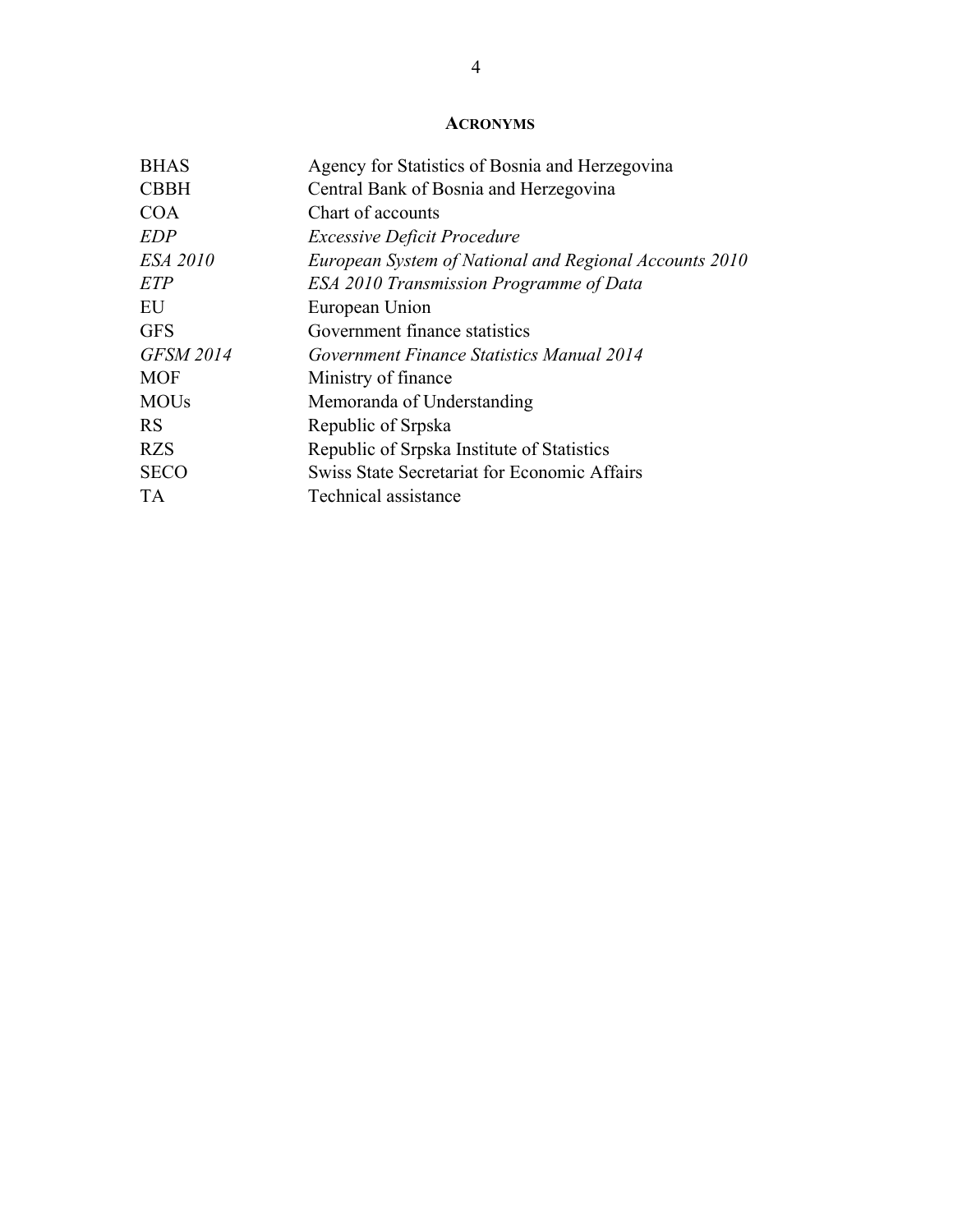#### **EXECUTIVE REPORT**

1. **A technical assistance (TA) mission was conducted by Mr. Deon Tanzer, the government finance statistics (GFS) advisor for South East Europe1 during the period February 27–March 1, 2017, to support the Bosnia and Herzegovina authorities, with a specific focus on the Republic of Srpska (RS), in improving GFS for decision making**. This mission was conducted within the context of the second phase of the Swiss State Secretariat for Economic Affairs (SECO) GFS capacity building project. The mission met with officials from the Ministry of Finance of the Republic of Srpska (MOF RS) and the Republic of Srpska Institute of Statistics (RZS). The mission would like to thank the staff of the national institutions for their courtesy and willingness to share their knowledge with the mission. It is especially grateful to the staff of the MOF RS for their invaluable assistance in organizing the mission (see Appendix I for the list of officials met during the mission).

2. **Reliable GFS are essential for analyzing and evaluating fiscal policy, especially the performance of the general government sector and the broader public sector of any economy, by the authorities, economists, and the broader public**. GFS may also be informative to compilers and users of other macroeconomic statistics in understanding the relations between the various sets of macroeconomic statistics, in particular to compilers of the national accounts who may depend on GFS as an input to their work.

3. **To this end, the project TA is geared toward the compilation and dissemination of GFS of Bosnia and Herzegovina in accordance with the guidelines of the** *Government Finance Statistics Manual 2014* **(***GFSM 2014***) and the** *European System of National and Regional Accounts 2010* **(***ESA 2010***)**. The project aims to implement comprehensive reporting to the *Government Finance Statistics Yearbook*, the IMF-World Bank Quarterly Public Sector Debt (QPSD) statistics database, the *ESA 2010 Transmission Programme of Data* (*ETP*), and to fulfill excessive deficit procedure (*EDP*) reporting requirements.

4. **The mission was a follow-up to the October 2016 GFS TA mission, conducted by Mr. Tanzer, and discussed developments since the October 2016 mission**. Importantly, the RS cabinet has endorsed the objectives of the SECO-funded GFS project (within the context of the RS Public Finance Management strategy) and therefore supports the TA being provided in this context. An information document on the strategy is being presented to parliament. The mission agreed with the RS authorities to reword the October 2016 mission report's Appendix I on institutional arrangements, whereby the recommendation suggests an analytical assessment of the current laws, rather than a proposal of changes to the law (Appendix II of this report provides the revised text).

<u>.</u>

<sup>&</sup>lt;sup>1</sup> The GFS advisor for South East Europe is hosted by the Center for Excellence in Finance, Ljubljana, Slovenia.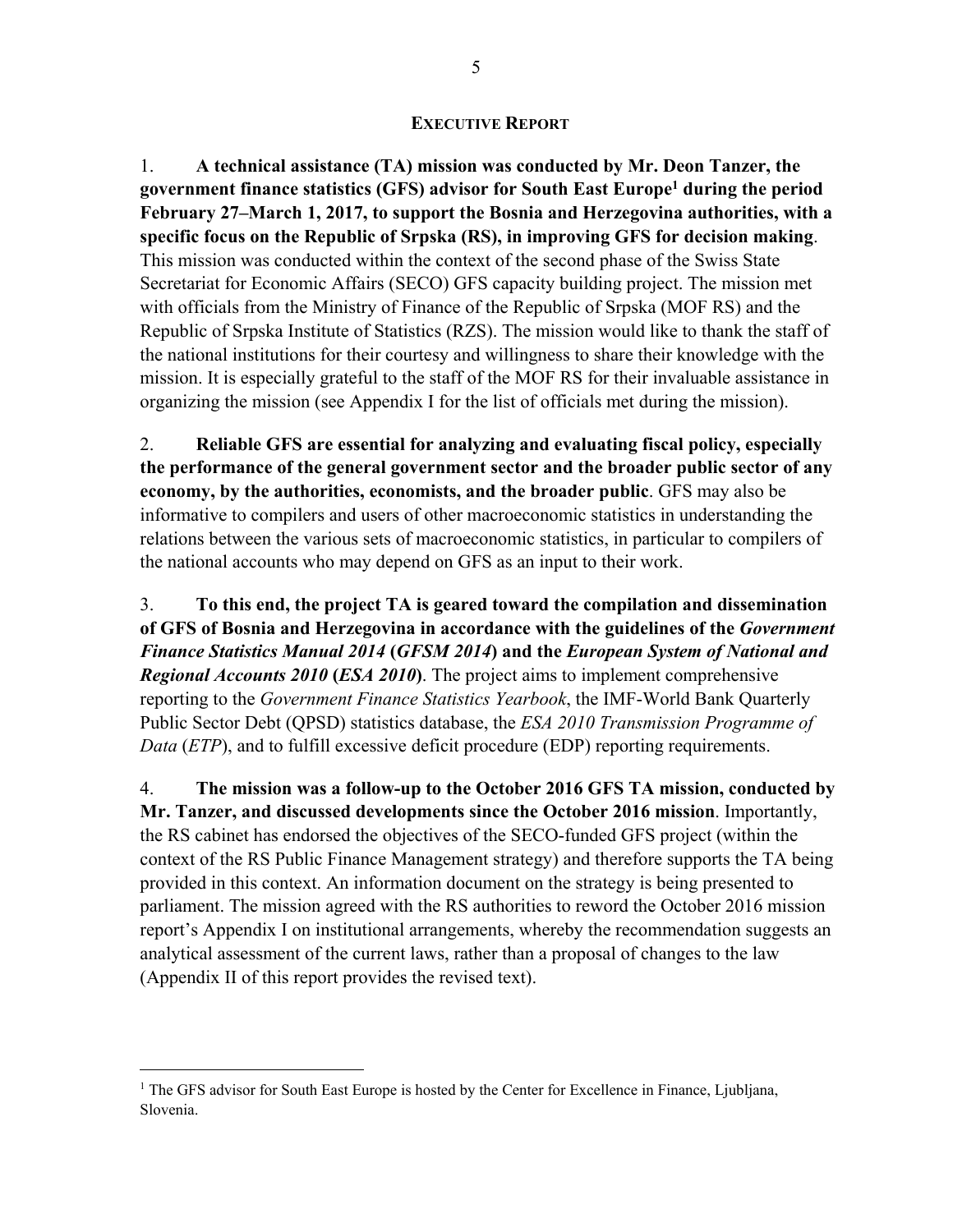5. **The mission met with the Assistant Minister of Finance (and Head of the Accounting and Audit Department) and the Director of the RZS**. The mission was informed that the prime responsibility for GFS compilation has been allocated to the RZS, with the MOF operating an important supporting compilation role. This includes the transmission of RS GFS (related) data to the statistics compilers for the consolidated Bosnia and Herzegovina level, namely the Agency for Statistics of Bosnia and Herzegovina (BHAS) and the Central Bank of Bosnia and Herzegovina (CBBH). It is recognized that historic and practical reasons have lead the CBBH to take a significant role in comprehensive GFS compilation for Bosnia and Herzegovina.

6. **The future delineation of tasks and responsibilities in the Bosnia and Herzegovina GFS compilation process between the BHAS, CBBH, MOF RS, and RZS is still open**. The current SECO-funded GFS TA project aims to assist the RS authorities to develop GFS compilation processes in line with the reporting requirements described in paragraph 3. The current TA can assist the RS authorities to compile aggregated RS level GFS data. Together with comprehensive methodological explanations, comprehensive process tables, and the free flow of GFS relevant data, this should allow CBBH and BHAS compile consolidated data for Bosnia and Herzegovina. Developments that will bring BHAS' role into more prominence are welcomed, which is also in line with the Eurostat's recommendations.

7. **The mission briefly discussed the implementation of a memorandum of understanding (MOU) both within institutions of the Entity, as well as with the CBBH and BHAS**. Currently, a RZS RS Work Program drafted for the period 2013–2017 stipulates the statistical outputs within RS. The Work Program does not address the specific mechanics of agreed tasks and responsibilities (who does what, when) between the RS institutes. The mission shared with the RS authorities a document providing general recommendations on compiling a MOU within the GFS compilation context, that can serve as an inspiration for the drafting of MOUs (Appendix III).

8. **Considering that the development of GFS compilation is still in progress, an interim MOU based more on a principal level can be drafted**. This can include items concerning the project implementation in itself. In the months preceding the main implementation, lessons learnt can be used to amend and further clarify a final MOU. These lessons learnt approach can also be extended by adopting a step-by-step approach, first by adopting an RS level MOU, and thereafter a Bosnia and Herzegovina level MOU.

9. **On strengthening formal arrangements between the institutions at Entities' level, and the CBBH and BHAS**, a way forward could be to establish a working group for coordination, underpinned by a MOU. Initial work to establish such a body could be started during a follow-up mission with the BHAS, CBBH, MOF RS, and RZS, collectively.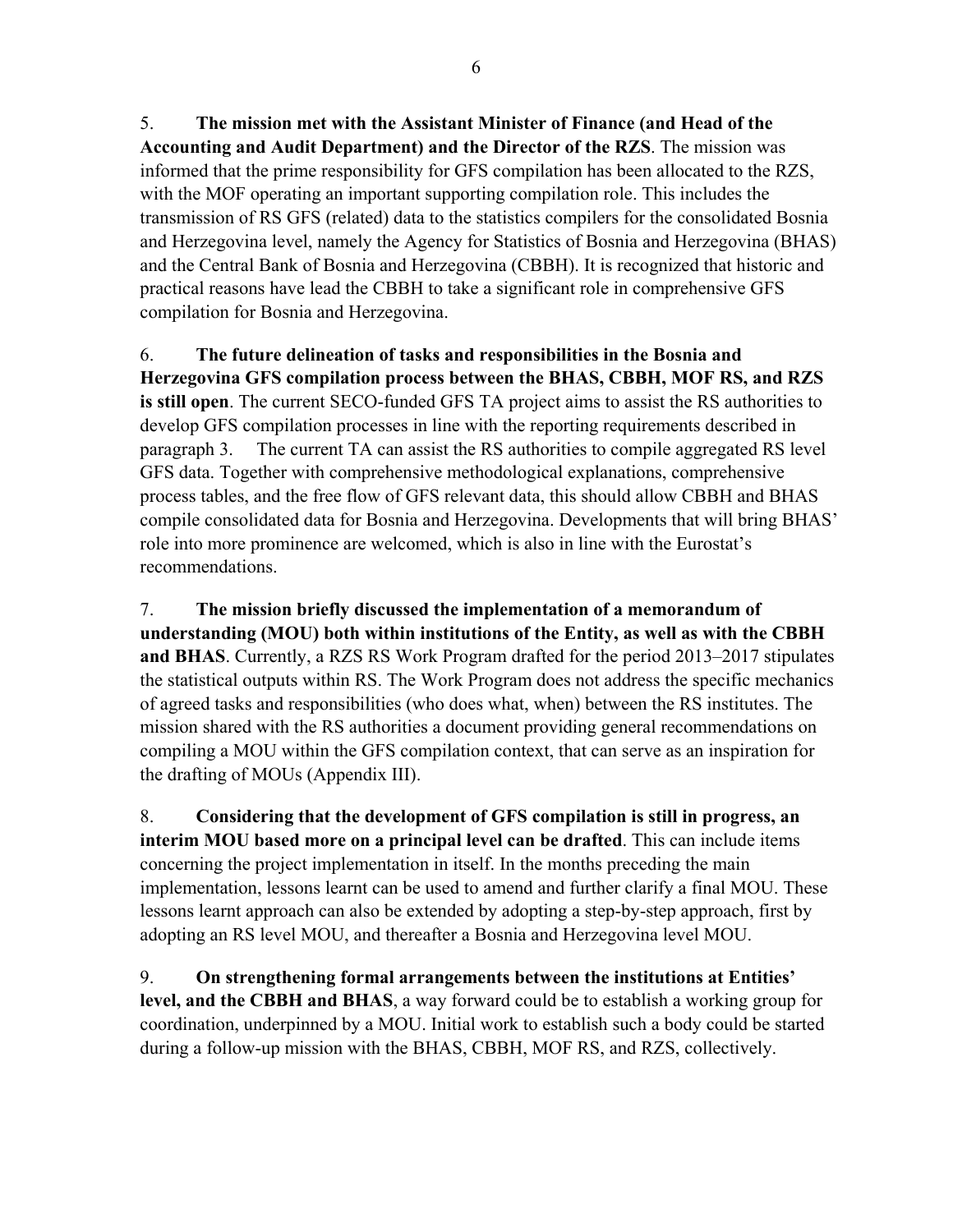| <b>Target Date</b> | Recommendation                                                                                      | <b>Responsible</b><br><b>Institutions</b> |
|--------------------|-----------------------------------------------------------------------------------------------------|-------------------------------------------|
| December 2017      | The mission recommends that the RS authorities draft and<br>implement a MOU at the Entity level.    | MOF RS,<br><b>RZS</b>                     |
| June 2018          | The mission recommends that the RS authorities draft and<br>implement a MOU with the CBBH and BHAS. | BHAS,<br>CBBH, MOF<br>RS, RZS RS          |

10. **The draft object list describing the Work Program presented by the GFS advisor during the October 2016 mission was reviewed in detail**. Target dates were identified for specific items in the Work Program. The status of individual items was discussed and included in the work program. The RS authorities will use this Work Program to guide future tasks and objectives during the development of GFS during this project. Future missions will use this Work Program to help determine mission objectives and update the Work Program according to the state of play and mission recommendations.

| <b>Target Date</b> | Recommendation                                                                                                                            | Responsible<br><b>Institutions</b> |
|--------------------|-------------------------------------------------------------------------------------------------------------------------------------------|------------------------------------|
| June 2017          | The mission recommends that the RS authorities review the<br>Work Program and propose further additions, amendments, and<br>improvements. | MOF RS,<br><b>RZS RS</b>           |

11. **The mission discussed the current process for reconciling budget execution data on an [annual] basis**. Considering that the RS budget execution is recorded on a cash commitment basis, a reconciliation process is complicated. The mission will confer with the regional public financial management advisor on possible methods to ease this process. As a first step, a draft overview depicting the reconciliation of the RS Chart of Accounts is presented in Appendix IV.

12. **The mission presented a theoretical model for the reconciliation of budget data and the subsequent step-by-step compilation of GFS data using process tables**. The model helps eliminate or minimize statistical discrepancies as an initial step in the compilation process, and subsequently holds this discrepancy constant during the remainder of the compilation process. The model also gives insight into the need for coordinating the estimation of nonfinancial and financial transactions, as well as insights into a logical division of labor for the compilation of GFS transactions. The RS authorities can use the model as a basis for designing their GFS compilation processes. This will ask for new coordination processes and a sequenced division of labor with the MOF (as suppliers of source data and IMF surveillance data), and RZS (compilers of GFS and national accounts) to be developed.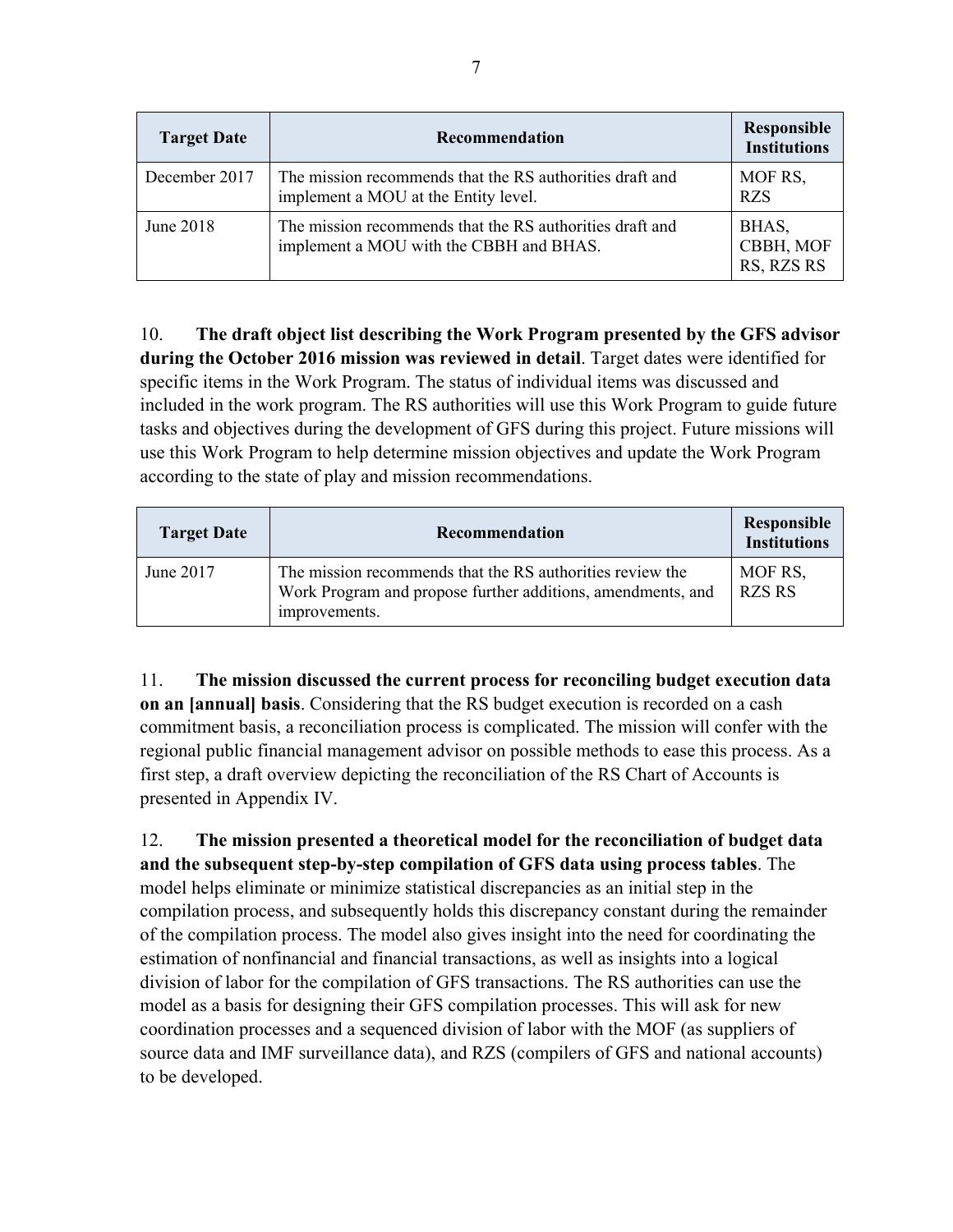| <b>TARGET DATE</b> | <b>RECOMMENDATION</b>                                                                                                                                   | <b>RESPONSIBLE</b><br><b>INSTITUTIONS</b> |
|--------------------|---------------------------------------------------------------------------------------------------------------------------------------------------------|-------------------------------------------|
| June 2018          | The mission recommends that the RS authorities use the<br>theoretical reconciliation model as a basis for designing their<br>GFS compilation processes. | <b>MOF RS, RZS</b><br><b>RS</b>           |

# 13. **The mission relayed information with the authorities on the sector classification of the Entity RS according to** *ESA 2010*.

14. **The mission reviewed the bridge between the Chart of Accounts (COA) and the**  *ESA 2010* **and** *GFSM* **classification.** The bridge was developed during the June 2016 mission. Upon the recommendations of that mission, the MOF has revised the COA to help further align with *ESA 2010* and *GFSM 2014* needs. Some groups of items (among others, the recording of bail deposits and refunds, VAT refunds, and health expenditure) will need further review during a follow-up mission due to the complicated nature of their recording. Considering the RS authorities will be consolidating expenditure on public healthcare directly into the budget from 2017 onwards, this will have implications for GFS compilation. It is important for future GFS compilation to signal these changes in dissemination. For instance, a footnote can quantify the changes to the main aggregates with an explanatory note.

| <b>Target Date</b> | Recommendation                                                                                                                                                                                                                                                                                                                                                        | <b>Responsible</b><br><b>Institutions</b> |
|--------------------|-----------------------------------------------------------------------------------------------------------------------------------------------------------------------------------------------------------------------------------------------------------------------------------------------------------------------------------------------------------------------|-------------------------------------------|
| December 2017      | The mission recommends that the RS authorities implement the<br>revised bridge into the GFS compilation processes. During a<br>transitional period, it is recommended that GFS be compiled<br>according to the old and new bridge in parallel. These efforts<br>need to be coordinated with other compilation of Bosnia and<br>Herzegovina GFS to ensure consistency. | MOF RS,<br><b>RZS RS</b>                  |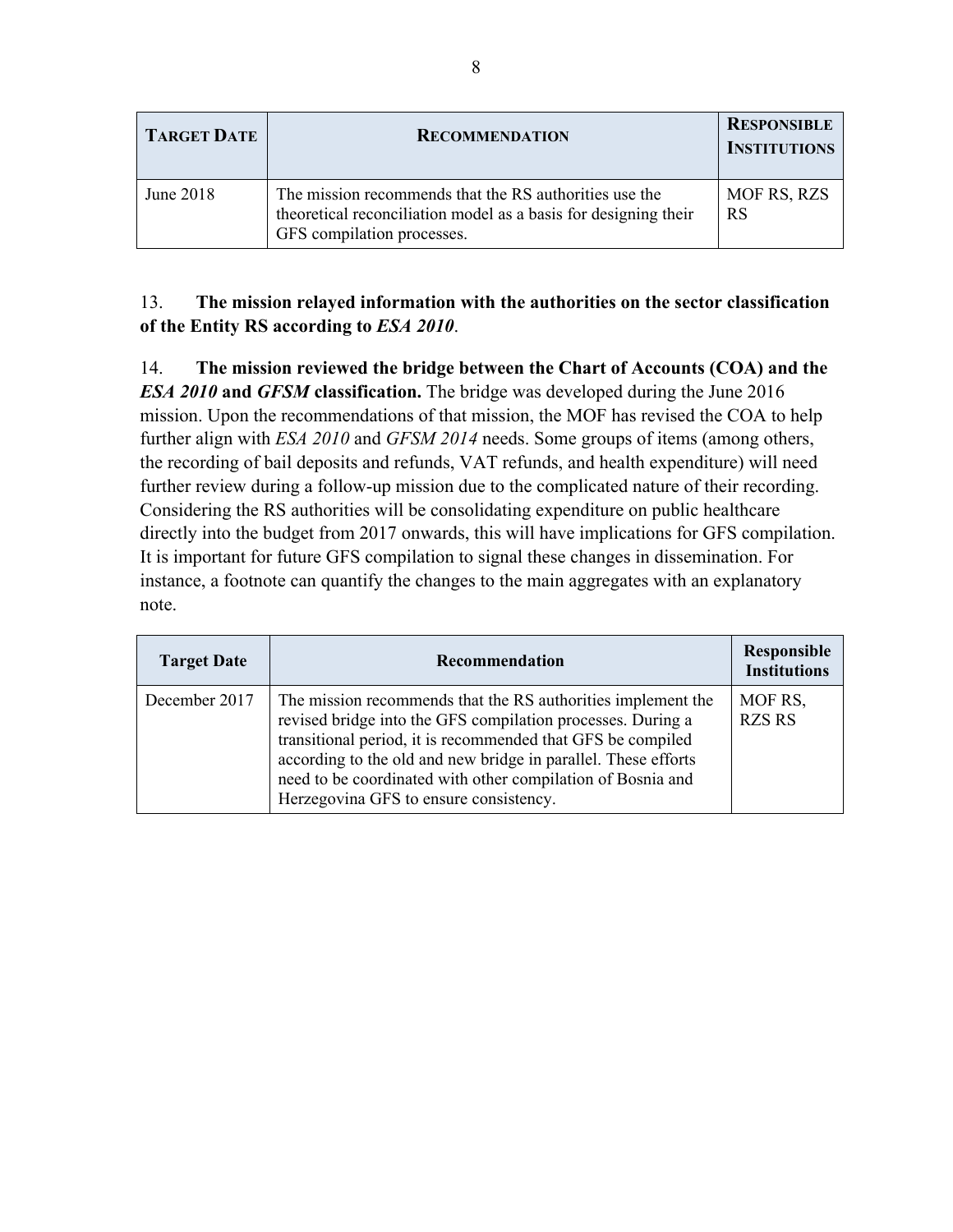# **Appendix I. List of Officials Met during the Mission**

| Institute of Statistics of the Republic of Srpska, Bosnia and Herzegovina |                                                                                                         |                             |  |
|---------------------------------------------------------------------------|---------------------------------------------------------------------------------------------------------|-----------------------------|--|
| Radmila Čičkovic                                                          | Director                                                                                                | $stat(a)$ rzs.rs.ba         |  |
| Jadranka Luburić                                                          | Senior Associate                                                                                        | jadranka.luburic@rzs.rs.ba  |  |
| Dijana Maleš                                                              | Senior Associate                                                                                        | dijana.males@rzs.rs.ba      |  |
| Žana Alagić                                                               | Senior Associate                                                                                        | zana.alagic@rzs.rs.ba       |  |
| Milka Ciganović                                                           | Senior Associate                                                                                        | milka.ciganovic@rzs.rs.ba   |  |
| Ministry of Finance of the Republic of Srpska, Bosnia and Herzegovina     |                                                                                                         |                             |  |
| Mile Banika                                                               | Head of Department for Accounting and Auditing, assistant of Minister                                   | m.banika@mf.vladars.net     |  |
| Ivana Marjanović                                                          | Head of Department for consolidation of financial statements, Department for<br>Accounting and Auditing | i.marjanovic@mf.vladars.net |  |
| Mirjana Popović                                                           | Senior Associate, Department for Accounting and Auditing                                                | m.popovic@mf.vladars.net    |  |
| Sanja Nježić                                                              | Head of Department, Department for Macroeconomic analyzes and projections                               | s.njezic@mf.vladars.net     |  |
| Nikolina Draganić                                                         | Senior Associate, Department for Macroeconomic analyzes and projections                                 | n.draganic@mf.vladars.net   |  |
| Andreja Vencelj                                                           | Senior Associate, Department for Debt Management                                                        | $a.$ vencelj@mf.vladars.net |  |
| Tanja Šavija                                                              | Senior Associate, Department for Treasury                                                               | t.savija@mf.vladars.net     |  |
| <b>IMF Resident Representative's Office</b>                               |                                                                                                         |                             |  |
| Ms. Bobana Cegar                                                          | Economist                                                                                               | bcegar@imf.org              |  |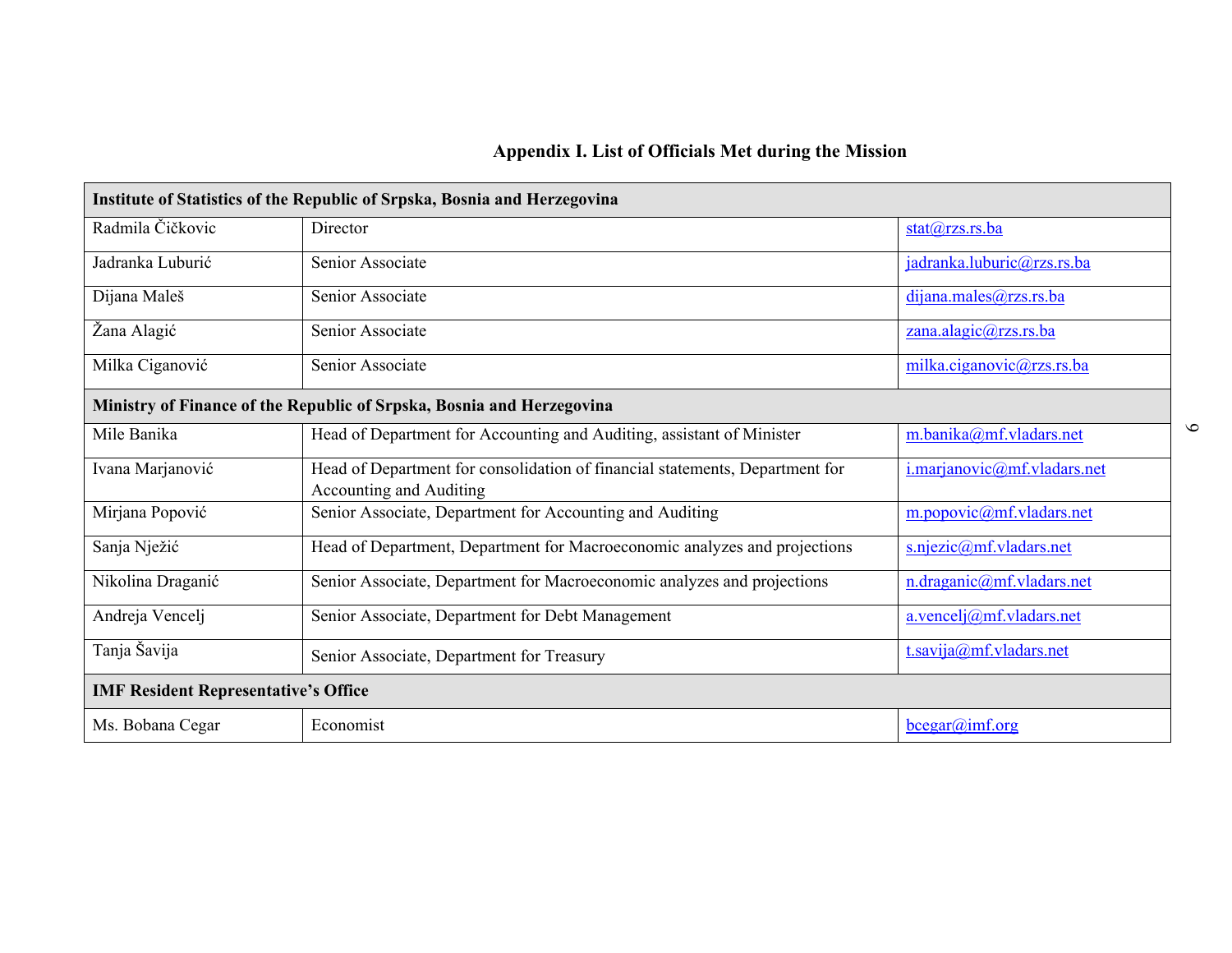# **Appendix II. October 2016 TA Mission Report (Amended Text)**

# **Appendix I. Institutional Arrangements**

1. **Formal arrangements are supported, to a certain extent, by budget laws, and statistical laws**. This is, however, complicated by the fact that neither a single unified nor a multiple (but consistent) legal framework exists for the country, the entities, and underlying levels of government. For instance, separate budget laws and statistical laws cover Bosnia and Herzegovina and RS. Significantly, the underlying accounting standards, the reporting requirements—concerning periodicity, format, timeliness, the coding structure, level of detail, supporting information, and reporting obligations (whom to report to) differ. As current compilers of the Bosnian general government, the CBBH and the BHAS in the context of national accounts compilation, therefore do not have at their disposal source data compiled and submitted according to consistent standards.

2. **The laws at Bosnia and Herzegovina and RS, although mutually complimentary by design, are not necessarily consistent in wording, and could therefore be open to interpretation**. This is illustrated by comparing excerpts on data collection from the Bosnia and Herzegovina Statistics Law and the RS Statistics Law in Box 1. More examples are conceivable.

# *Recommendation:*

 *The mission recommends the various Bosnian entities analyze the legal framework and pinpoint areas within the legal framework that may benefit from improvements in consistency. Consideration needs to be given to align the underlying reporting standards, the regulation of data and metadata transmission, the reporting requirements*—*concerning periodicity, format, timeliness*—*in a consistent manner and according to international standards and best practices. Additionally, it is important that ambiguities and formulations that can lead to differing interpretations across the various laws be looked into. When windows of opportunity to update these laws are open, this analytical list can help inform improvements.*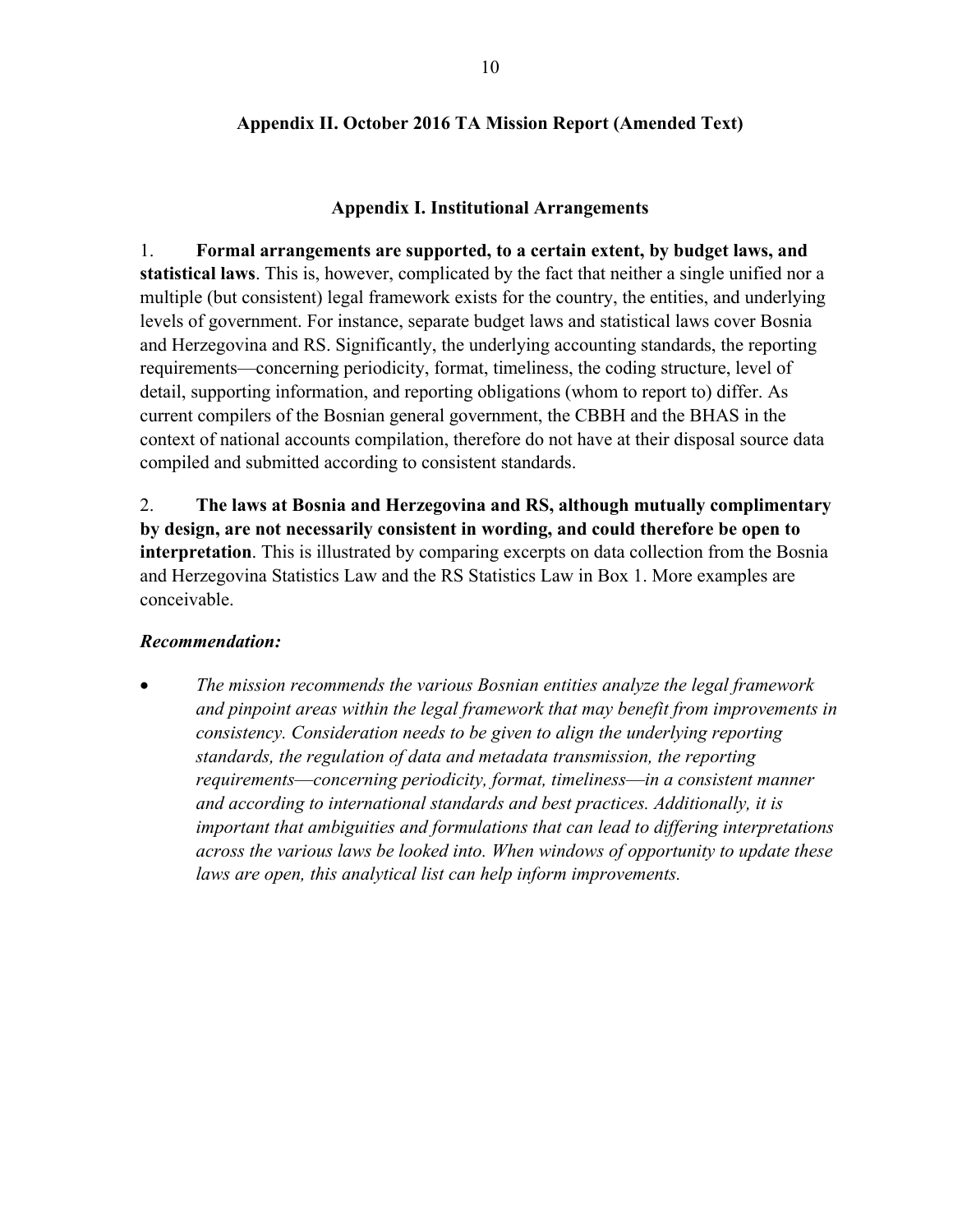# **Box 1. Comparison between Bosnia and Herzegovina and RS Statistics Laws on the Collection of Data**

## **Law on Statistics of Bosnia and Herzegovina (7 June 2004)**

#### *Article 8*

The Agency shall:

2(e) collect, process and disseminate Statistics of Bosnia and Herzegovina in accordance with internationally accepted standards based on data submitted by the Entity Institutes and/or data collected directly by the Agency. For these purposes the Agency may (i) where it considers necessary for the performance of its statutory functions provided herein collect statistical data from any Statistical Unit in the Entities; and (ii) collect data for its statutory functions provided herein from BiH Institutions; legal entities at the State level; international organisations operating within BiH borders and foreign owned and controlled companies;

2(f) require (where necessary for compiling statistics at the level of Bosnia and Herzegovina) Entity Institutes to provide data at the level of individual Statistical Units. Such data may include Confidential Data within the meaning of this Law or data that Entity legislation may classify as confidential.

# **Law on Statistics of the Republic of Srpska (draft - no date available)**

# *Article 7*

The Institute is obliged to submit the processed data to BiH Agency for Statistics for the implementation of the Statistical program in BiH, in accordance with the determined methodologies, statistical standards and guidance of Bit-i Agency for statistics.

# *Article 8*

The reporting unit is obliged to provide the Institute or the authorized person, with the complete and correct data on the occurrences that are, on the basis of this law, determined necessary for the production of statistics, within the determined deadline and for free and enable them checking submitted data.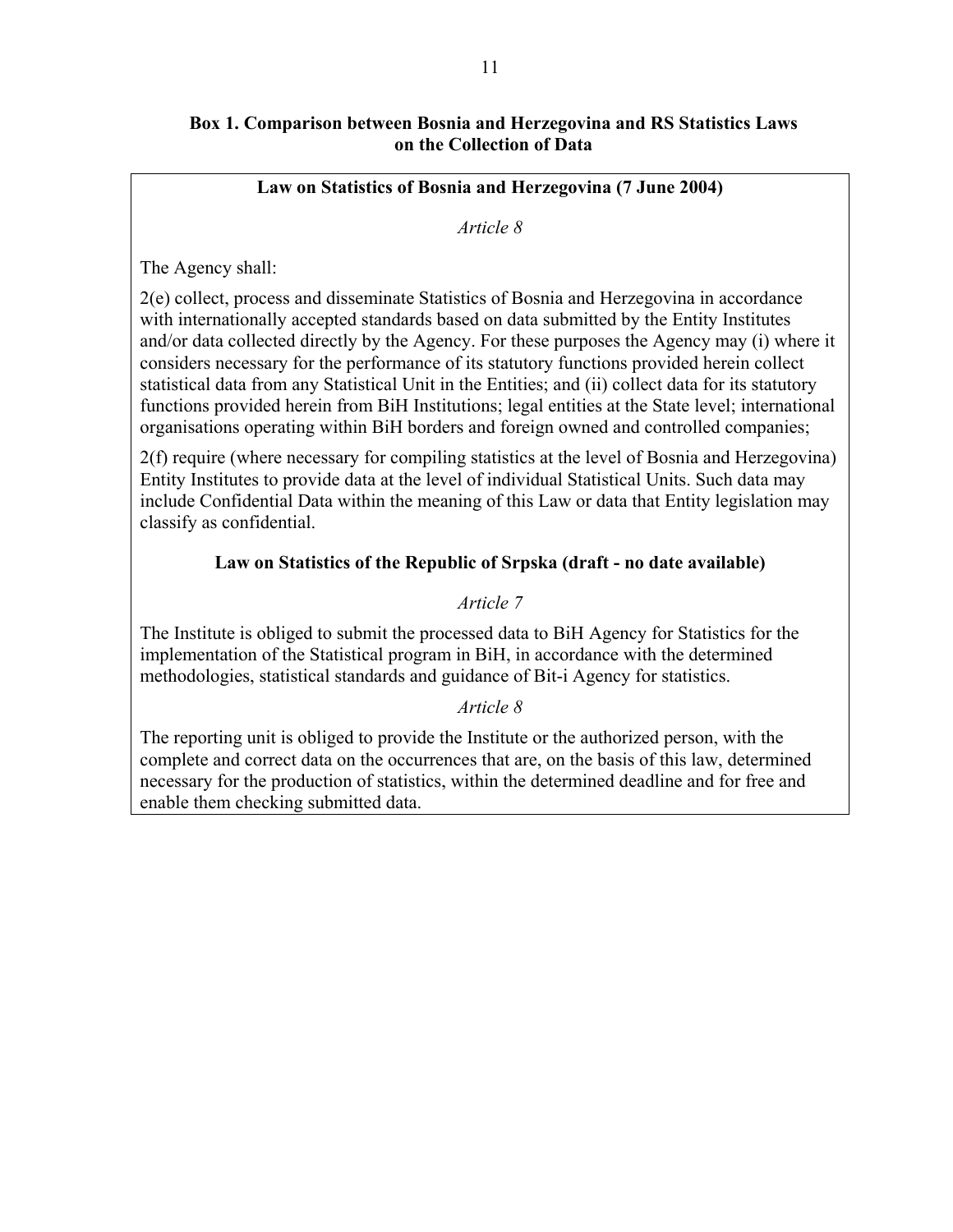# **Appendix III. Recommendations—Implementing Memoranda of Understanding (MOU)**

# **A. General Remarks**

1. MOUs cover a wide range of important issues regarding the responsibilities, obligations, and organization in the compilation of macroeconomic statistics. It is thus quite comprehensive.

2. Important issues such as the assignment of the output responsibilities, final responsibility on methodology, sharing of data, and confidentiality are addressed.

3. A MOU can offer practical support for the secure compilation of GFS by the various compiling units. Its objective is to eliminate possible ambiguities or lack of clarity that exist through gaps in laws / regulations and informal arrangements. It is an important instrument that strengthens the notion of a need to integrate and coordinate efforts.

4. It is useful if the MOU makes a distinction between the Steering Committee (senior member Working Group) who are responsible for strategic decision making, and operations Working Groups (expert level Working Group) who are responsible for executing the ongoing compilation process.

5. It is often useful if a MOU can start out by establishing the core purpose of the document, namely the will between parties to commit to reach a common goal by cooperating on a number of actions delivered at the right time.

# **B. Topics to Consider in Drafting a MOU**

- 6. Partner organizations, the MOU is between
	- Name, Title, Organization
	- Name, Title, Organization
	- Name, Title, Organization
- 7. Purpose of compiling macroeconomic statistics/GFS
	- To provide context, it is useful to explain the usefulness GFS and how this differs from or relates to other fiscal reporting in the country—including their legal status
	- Maybe also with a brief description of outputs
- 8. Legal context
	- Explain the legal remit of GFS compiling agencies—including the relevant Laws, Regulations that explain roles and responsibilities
	- In the context of European Union (EU) reporting, it may be useful to explain which EU laws govern the compilation of *ESA 2010* Transmission Programme (ETP) of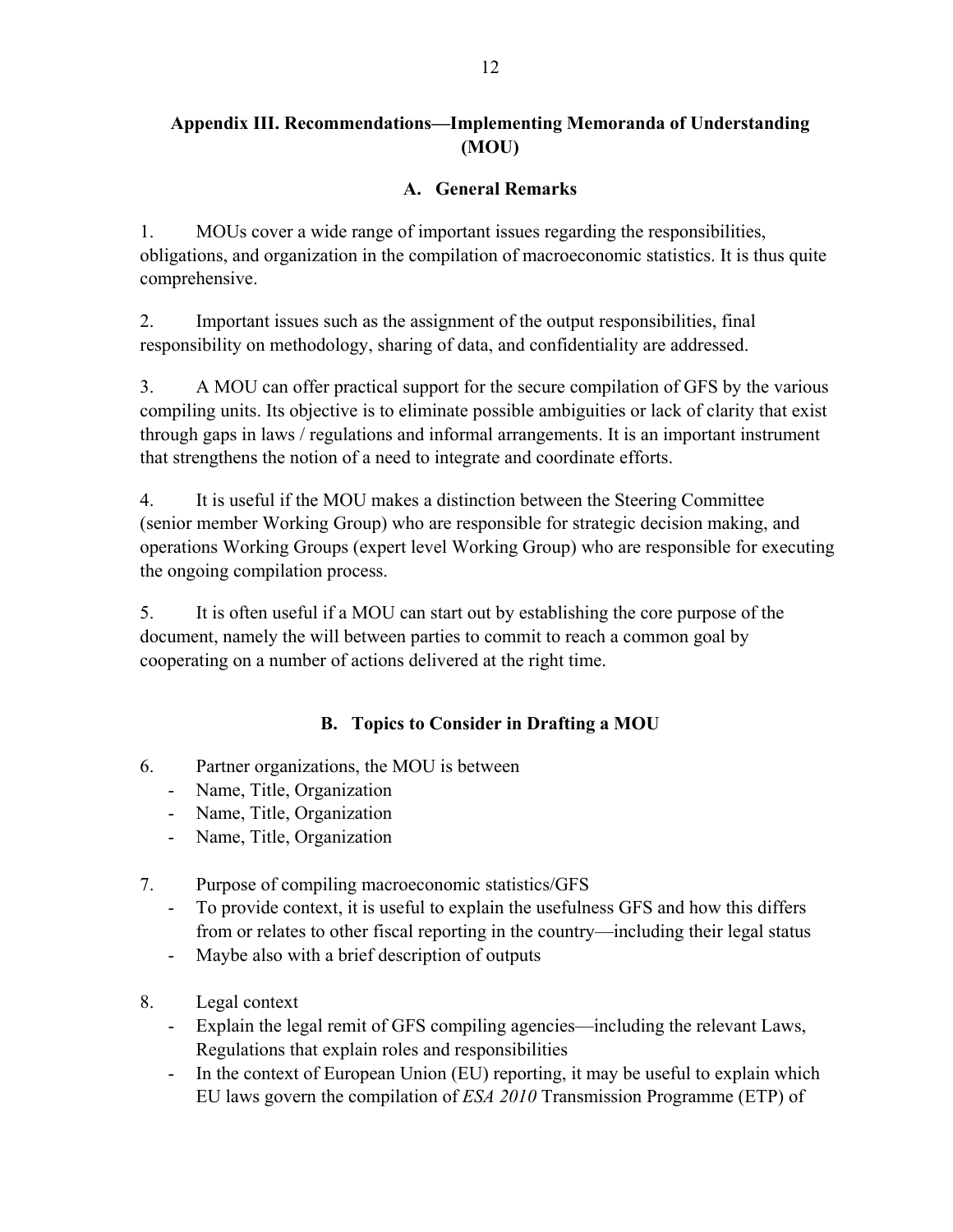Data and Excessive Deficit Procedure (EDP) reporting. Although these laws are not (yet) entrenched in national law, they do offer a guide on the way Eurostat will measure compliance.

- It may be worth mentioning the EU Acquis SSA Chapters 17 & 18. Considering the country's (pre-)candidate status, this also provides the motive for compiling and reporting ETP and EDP data.
- Include reference numbers and dates of laws and their amendments
- 9. Timelines
	- Considering the complete GFS compilation universe is still in development, it is useful to incorporate projected timelines / schedules for first dissemination of various sets of data.
	- Include a strategy to periodically review operational processes and identify issues of concern, and adapt the MOU where needed.
	- Either party may request changes to this MOU. Any changes, modifications, revisions, or amendments to this MOU, which are mutually agreed upon by and between the parties to this MOU, shall be incorporated by written instrument, and effective when executed and signed by all parties to this MOU.
- 10. Methodology / Compilation
	- It is important to make reference to the suite of methodology that the various statistical outputs need to adhere to. For ETP and EDP, this is *ESA 2010* and the Eurostat *Manual on Government Deficit and Debt*; for reporting to the IMF's Statistics Department, this is *GFSM 2014*; for quarterly public sector debt, this is *Public Sector Debt Statistics: Guide for Compilers and Users*.
	- It is also useful to explain that these methodologies are strongly interlinked and thus require a strict coordination effort to ensure consistency—also with other macroeconomic statistics
	- Considering the above, a brief description of the integrated / coordinated compilation process for all GFS outputs (Eurostat, European Central Bank, IMF's European Department and Statistics Department, World Bank) will be useful.
	- Include a note on the institution responsible for compiling projection data for EDP Table 1. Normally this would be the MOF.
- 11. Governance structure and reporting
	- Include a description of the governance structure and reporting responsibilities may be useful
	- Describe the process for resolving disputes that may arise among the partners to the agreement
- 12. The members of the Working Groups will commit to the following:
	- attending all scheduled Working Groups meetings
	- champion the partnership within and outside of work areas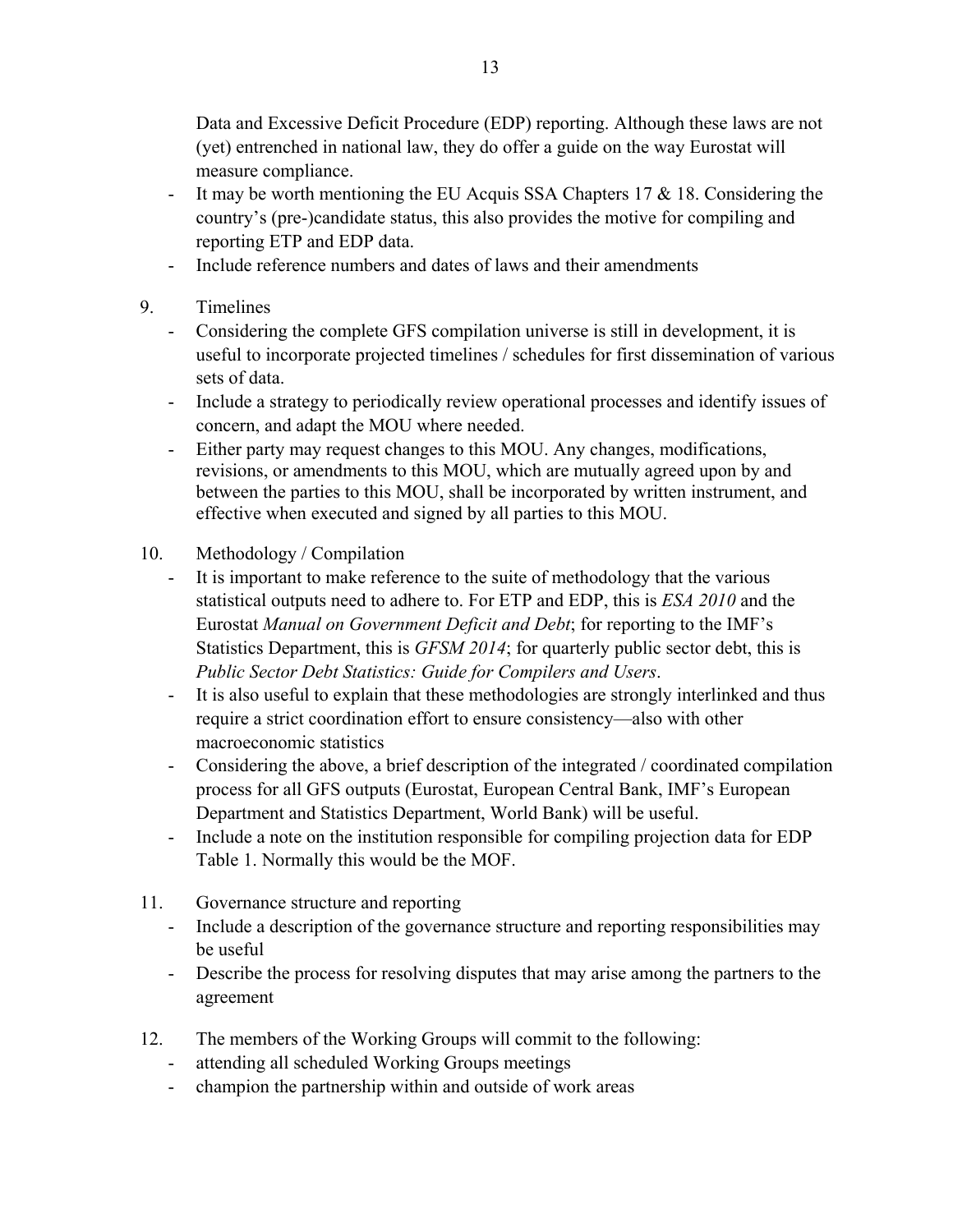- share all communications and information across all Working Groups members
- make timely decisions and take action so as to not hold up the compilation process
- notifying members of the Working Groups, as soon as practical, if any matter arises which may be deemed to affect the development of the partnership attendance at all meetings and, if necessary, nominate a proxy.
- 13. Members of the Working Groups expect
	- that each member will be provided with complete, accurate, and meaningful information in a timely manner
	- to be given reasonable time to make key decisions
	- to be alerted to potential risks and issues that could impact the project, as they arise
	- open and honest discussions
	- ongoing 'health checks' to verify the overall status and 'health' of the partnership.
- 14. Meetings
	- Meetings will be chaired by (insert name and organization)
	- A meeting quorum will be (insert number) members of the advisory group
	- Decisions made by consensus (i.e., members are satisfied with the decision even though it may not be their first choice). If not possible, advisory group chair makes final decision
	- Meeting agendas and minutes will be provided by (Insert name and organization), who will
		- o prepare agendas and supporting papers
		- o prepare meeting notes and information.
	- Meetings will be held (how often) for (specify time) at (specify location).
	- If required, subgroup meetings will be arranged outside of these times at a time convenient to subgroup members
	- On an operational level: What are the various liaison points in time for each GFS reporting period? Themes to consider:
		- o Collection of data
		- o Pre-compilation meeting
		- o Discuss important policy changes / economic transactions and the impact on recording
		- o Integration outcomes and issues
		- o Pre-publication final verification
		- o Post-compilation evaluation (with action points as outcome)

# 15. Division of responsibilities

All agencies have a collective responsibility in compilation—while each agency has a particular assignment that is either individual or shared according to the compilation process.

A description of responsibilities can be based on the following issues (not exhaustive):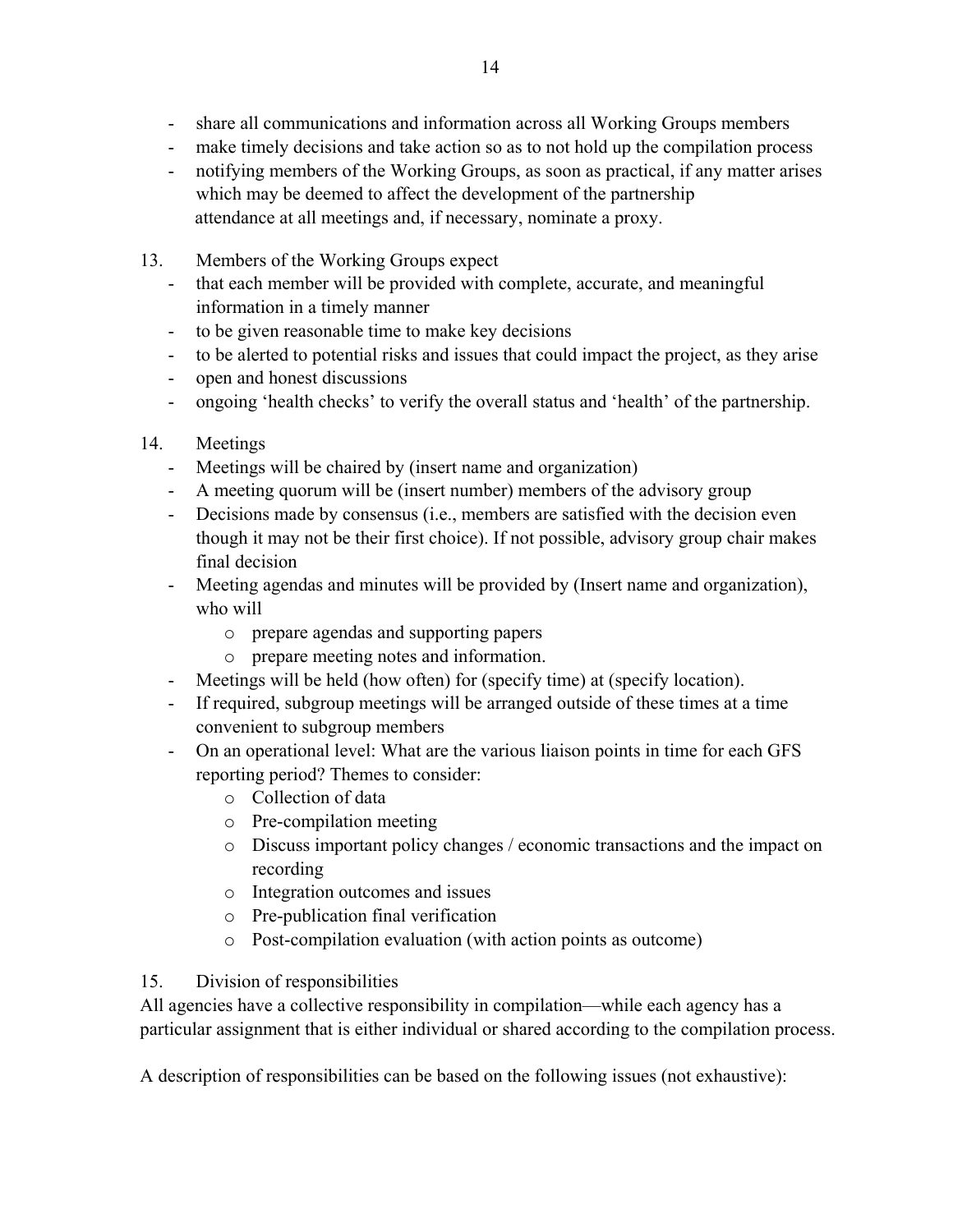- What is expected from data suppliers—the expected format of supplied data, the required level of attributes, the required metadata, the required level of detail, whether data should be aggregated to a certain level or not, whether data should be bridged to ESA / GFSM;
- How are information and data administered by all parties to the agreement—include confidentiality considerations
- Who is responsible for vertical and stock/flow reconciliation—unit-by-unit / sectorby-sector;
- Who is responsible for horizontal reconciliation—transaction-by-transaction / balance sheet position-by-position;
- Who is responsible for time adjustments (above-and-below the line in parallel), reconciling accounting time of recording with statistics time of recording, imputations, methodological adjustments, etc.;
- Who is responsible the calculation of accrued interest aligned with the estimation of the various valuations;
- Who is responsible for estimating typical national accounts concepts (financial intermediation services indirectly measured, gross capital formation and consumption of fixed capital according to the Perpetual Inventory Method, distinction between production / nonproduction subsidies, distinction between individualized and collective consumption, etc.);
- Who is responsible for consolidation;
- Who is ultimately responsible for consistency and methodology;
- Where in these process steps does compilation occur solely at the compilation unit; where does compilation require coordination between compiling units;
- Where do compilation plus the final integration databases / files reside;
- Who is responsible for inputting compiled data into dissemination tables;
- Who is responsible disseminating and publishing various statistical outputs;
- Who is responsible for liaising with international organizations on compilation questions (EDP reporting; ETP; *Government Finance Statistics Yearbook*; IMF-World Bank QPSD database; *International Financial Statistics*);
- How does GFS data relate with surveillance data (e.g., the country desk of the IMF's European Department).
- It may also be useful to include in an Annex a full list of compilers with a set of contact details, plus chief coordinator per compiling unit.
- 16. Resources
	- Identify the equipment, resources and materials facilities that will be contributed by partnership member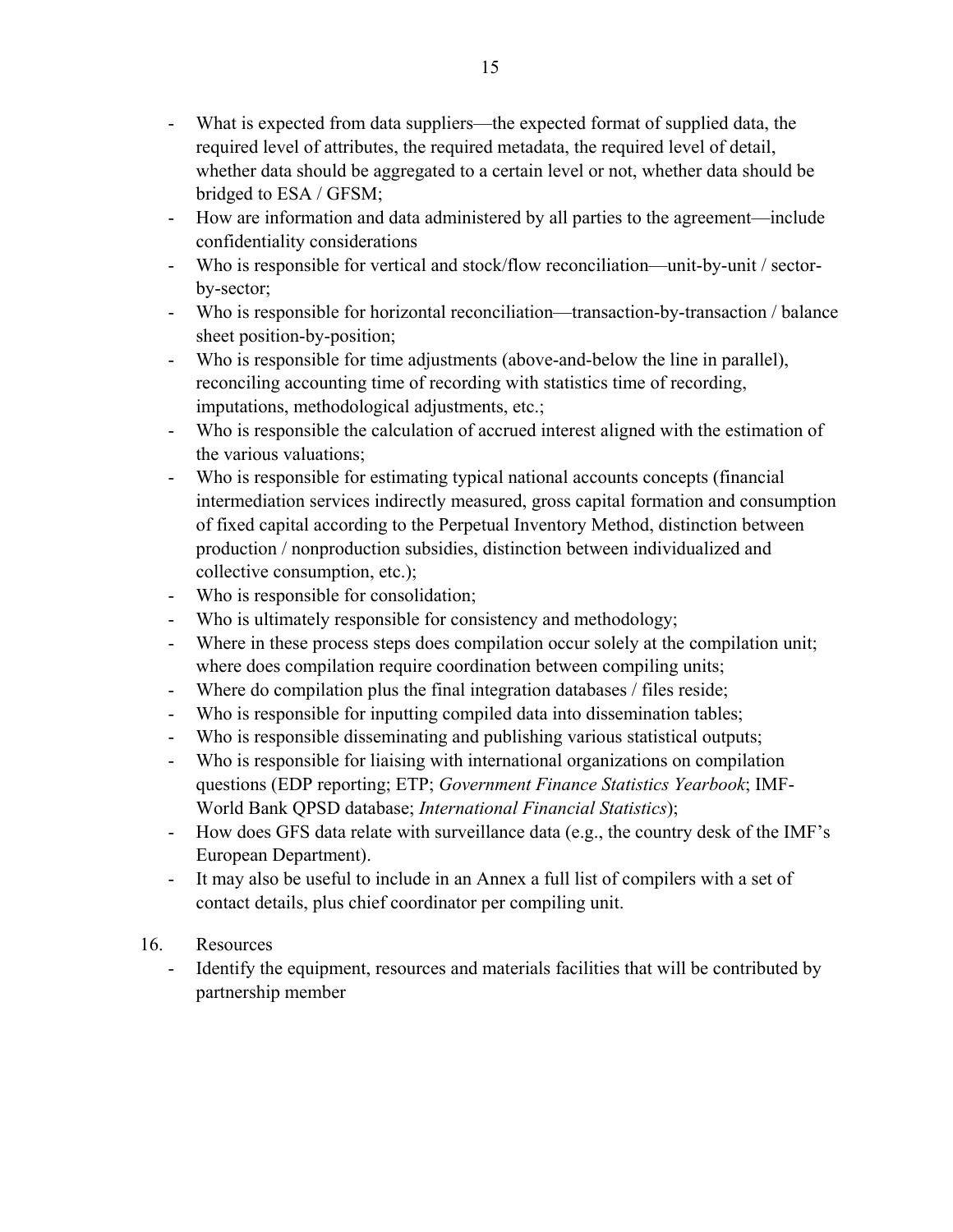## **Appendix IV. Draft Overview Reconciliation of COA**

#### **Reconciliation scheme of the COA flows and GFS aggregates**

Included below is a tentative graphical and a formula-based representation of the inflows and outflows as these are recorded in the COA of the Republic of Srpska. The formulas explain how these flows relate to GFS aggregates. Follow-up missions will further verify this scheme.





**7** = Revenue (Inflows)

 $Exp = Expenditure (Outflows)$ 

**4** = Expense (Outflows)

NANA = Net acquisition of nonfinancial assets

- **5** Acquisition of nonfinancial assets (Outflows)
- **8** Disposal of nonfinancial assets (Inflows)

NAFA = Net acquisition of financial assets

**61** Acquisition of financial assets (Outflows)

**91** Disposal of financial assets (Inflows)

**63R** Provision of OAR (Outflows)

**93R** Receipts on OAR (Inflows)

NIL = Net incurrence of liabilities

**92** Incurrence of liabilities (Inflows)

**62** Repayment of liabilities (Outflows)

**93P** Incurrence of OAP (Inflows)

**63P** Repayment of OAP (Outflows)

**S** = Net change of sources

 $NLB = 7 - 4 - (5 - 8)$  $\text{FIN} = (61 - 91 - 93) - (92 - 62 - 63)$  $NLB = FIN \neq S$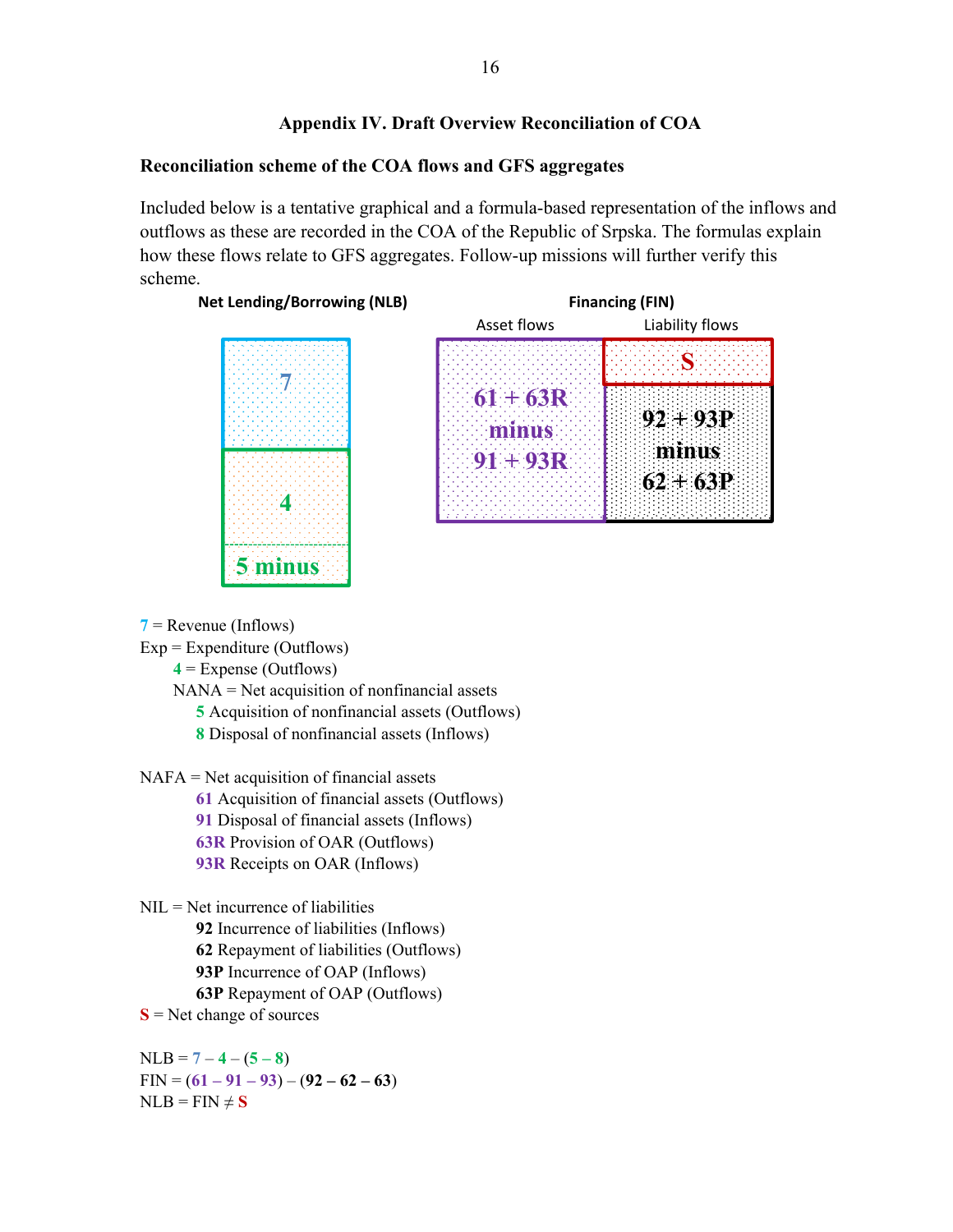## **Reconciliation scheme of the COA stocks and flows**

Included below is a draft graphical and a formula-based representation of the stocks and flows as these are recorded in the COA of the Republic of Srpska. The formulas explain how the stocks and flows relate to GFS aggregates. Follow-up missions will further verify this scheme.



- $\mathbf{0}$  = Nonfinancial property (A)
- $1$  = Financial property (A)
- $2$  = Obligations (L)
- $3 =$  Own sources, reserves, and ... (L)

 $0_{CB} = 0_{OB} + 5 - 8 + OEF$  $1_{CB} = 1_{OB} + 61 + 63R - 91 - 93R + OEF$  $2_{CB} = 2_{OB} + 92 + 93P - 62 - 63P + OEF$  $3_{CB} = 3_{OB} + (7 - 4) +$  direct entry (IPSAS 3 etc.), where **3** = **311** + **321** + **331** + **39**

**3** (except **39**) represents the net value obtained from total property (**0** & **1**) minus total liabilities (**2**).

**311** (permanent sources of funds) represent sources available for an indefinite period. Permanent sources of funds include:

- the founding investment secured during the establishment of a budget user;
- funds distributed from previous years' financial results; and
- assets that are not subject of depreciation, and are obtained free of charge in other cases permitted by IPSAS and other relevant regulations.

**321** (reserves) represent revaluation reserves, reserves from results, and other reserves formed in accordance with the regulations and decisions of the authority.

- Revaluation reserves are formed based on the fair value estimation of financial and nonfinancial assets in accordance with IPSAS 16, 17, 29, 31 and other relevant accounting standards and regulations.
- Revaluation reserves are amortized during the use of assets.
- The cancelation of the remaining revaluation reserves is recorded in the results at the time of disposal of assets.